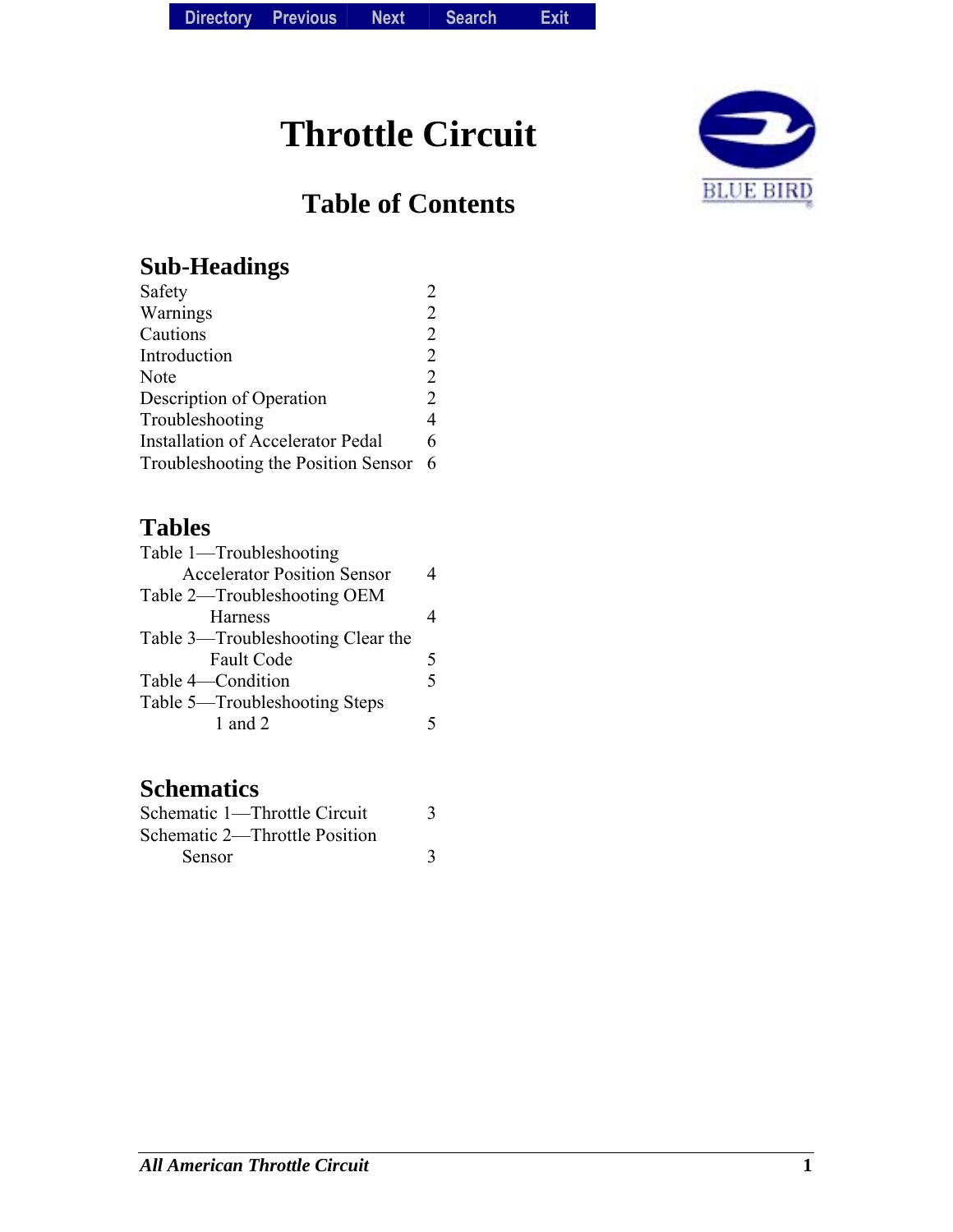# **Throttle**

### **Safety**

The purpose of this safety summary is twofold. First, it is to ensure the safety and health of individuals performing service on this Blue Bird product. Second, it is to help ensure the protection of equipment. Before performing any service on the All American Series bus, individuals should read and adhere to the applicable warnings and cautions located throughout this service manual.

# **Warnings**

Warnings refer to a procedure or practice that, if not correctly adhered to, could result in serious injury or death.

### **Cautions**

Cautions refer to a procedure or practice that, if not properly adhered to, could result in damage to or destruction of equipment.

# **Notes**

Notes are generally used to explain, clarify or otherwise give additional insight for a given subject, product or procedure. Please note that on occasion, notes, too, may be used to advise of potential hazards.

# **Introduction**

The accelerator position sensor is attached to the underside of the accelerator pedal. The accelerator position sensor sends a signal to the Electronic Control Module (ECM) when the driver pushes down on the accelerator.

#### **Note**

*The connector pin designation shown for the accelerator wiring harness in these troubleshooting steps are examples of a typical speed sensor circuit. Connector pin*

*position may vary slightly with different manufacturers.* 

#### **Warning**

*The three wires in the harness that connect to the position sensor must be twisted together.* 

### **Description of Operation**

The wiring harness to the accelerator pedal may have six wires. The accelerator position circuit uses three of them.

- +5 volt supply wire (pin 29)
- Return ground (pin 19)
- Signal wire (pin 30)

#### **Notes**  *See Schematic 2.*

*The remaining three wires are part of the engine idle validation circuit. Schematic 1.*

*See Tables 1 through 5 for troubleshooting.*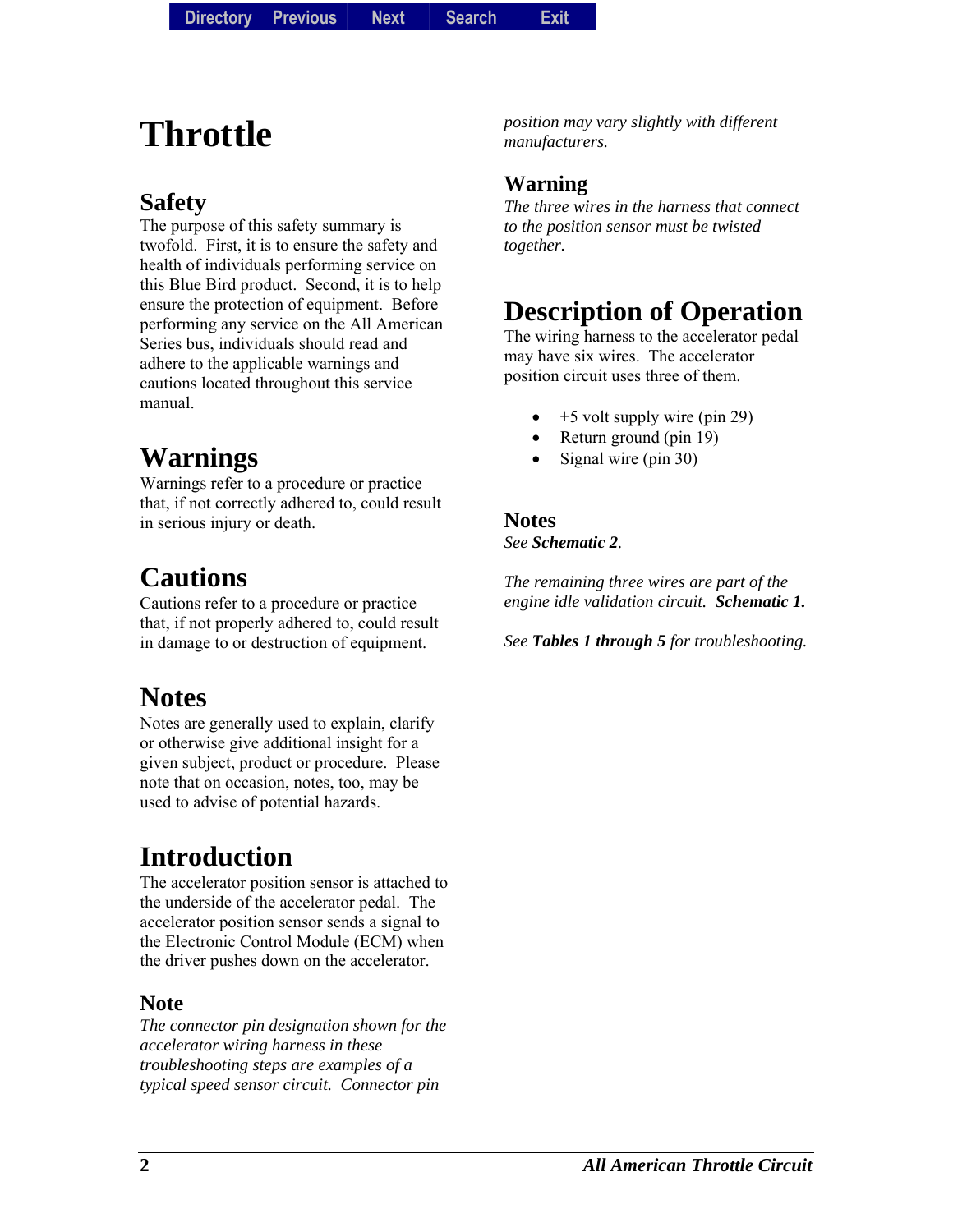

**Schematic 1: Throttle Circuit** 



**Schematic 2: Throttle Position Sensor**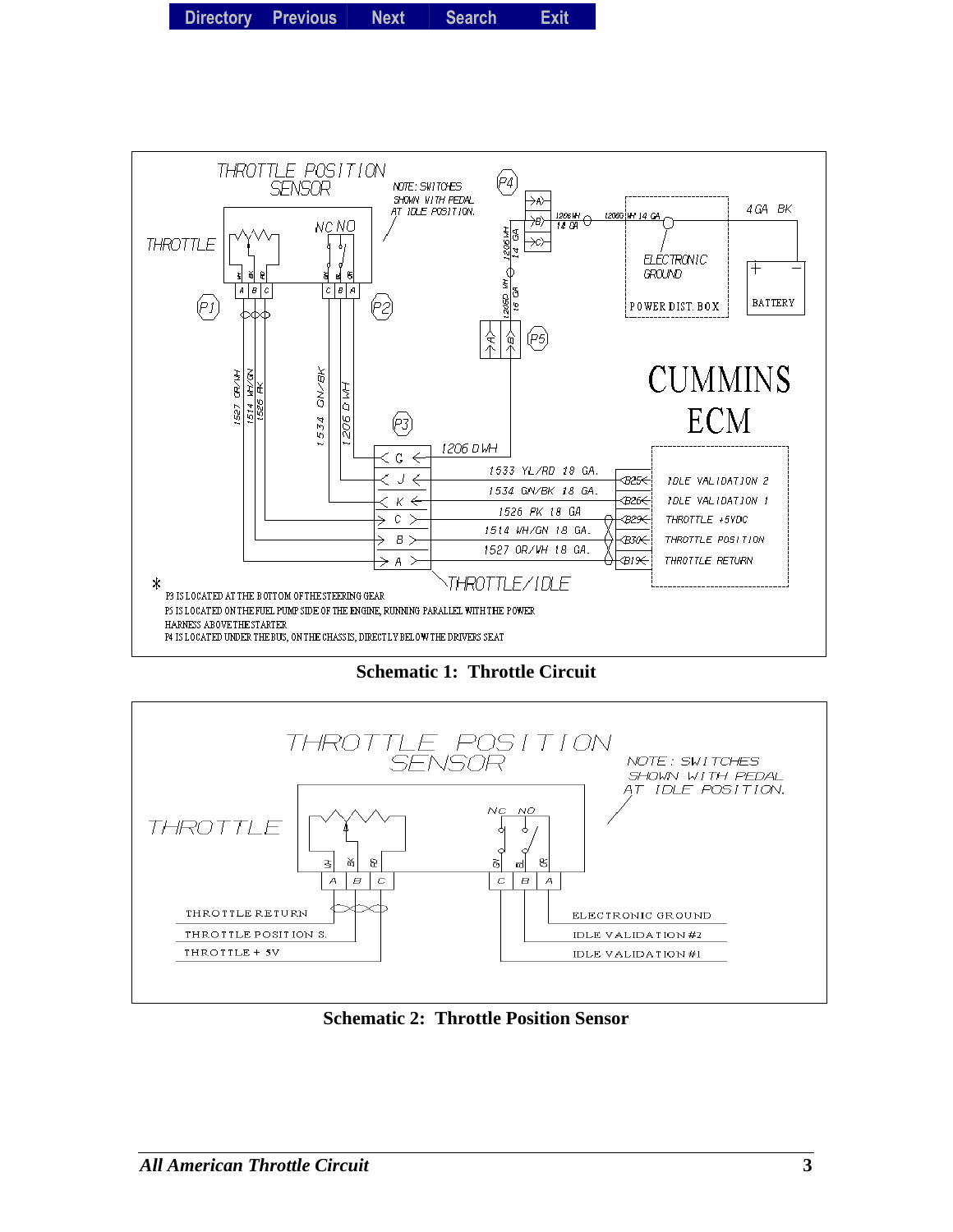| <b>Directory</b> | <b>Previous</b> | Next | <b>Search</b> | <b>Exit</b> |
|------------------|-----------------|------|---------------|-------------|
|------------------|-----------------|------|---------------|-------------|

# **Troubleshooting**

#### **Warning**

*To avoid damage to pins and/or harness, use only the proper test leads.* 

- **Part Number 3822758 male Deutsch/Metri-Pack test lead**
- **Part Number 3823995 male Weather-Pack test lead**

#### • **Part Number 3823996 – female Weather-Pack test lead**

#### **Note**

*If the accelerator fails to meet specifications, the entire accelerator panel will need to be replaced.* 

| <b>Steps</b> | <b>Checks/Inspection</b>                                                                                                                |
|--------------|-----------------------------------------------------------------------------------------------------------------------------------------|
|              | Check the accelerator position sensor.                                                                                                  |
| 1A           | Disconnect the OEM harness from the accelerator harness. Inspect the OEM harness<br>and the accelerator position sensor connector pins. |
|              | Accelerator Pedal (IVS, ISS and APS)                                                                                                    |
|              | <b>Idle Validation Circuit Resistance:</b>                                                                                              |
|              | For ON and OFF-IDLE states                                                                                                              |
|              | <b>ISS-MAX Closed Circuit Resistance &lt; <math>125\Omega</math></b>                                                                    |
|              | ISS-MIN Open Circuit Resistance > $100k\Omega$                                                                                          |
| 1B           | <b>Accelerator Position Sensor Coil Resistance:</b>                                                                                     |
|              | Between Supply and Return Wires                                                                                                         |
|              | 2000 to 3000 ohms                                                                                                                       |
|              | Between Supply and Signal Wires (released pedal)                                                                                        |
|              | 1500 to 3000 ohms                                                                                                                       |
|              | Between Supply and Signal Wires (depressed pedal)                                                                                       |
|              | 200 to 1500 ohms                                                                                                                        |
|              | <b>Note:</b> Released resistance minus depressed resistance must be $> 1000$ ohms.                                                      |

### **Table 1: Troubleshooting (Step 1) Accelerator Position Sensor**

| <b>Steps</b> | <b>Checks/Inspection</b>                                                                                                     | <b>Specifications</b> |
|--------------|------------------------------------------------------------------------------------------------------------------------------|-----------------------|
| 2            | Check OEM harness.                                                                                                           |                       |
| 2A           | Inspect the harness and the ECM connector pins.                                                                              | No damaged pins.      |
| 2B           | Check for an open circuit in the supply, signal and return<br>wires of the OEM harness.                                      | Less than 10 ohms.    |
| 2C           | Check for a short circuit between the $+5$ volt supply wire<br>and any other wire in the OEM harness.                        | More than 100k ohms.  |
| 2D           | Check for a short circuit between the accelerator position<br>signal wire and any other wire in the OEM harness.             | More than 100k ohms.  |
| 2E           | Check for a short circuit between the $+5$ volt supply and<br>return wires. (Fault Code 132 only.)                           | More than 100k ohms.  |
| 2F           | Check for a short circuit to ground in the accelerator<br>position sensor +5 volt supply circuit. (Fault Code 132)<br>only.) | More than 100k ohms.  |
| 2G           | Check for a short circuit to ground in the accelerator<br>position sensor signal circuit. (Fault Code 132 only.)             | More than 100k ohms.  |

#### **Table 2: Troubleshooting (Step 2) OEM Harness**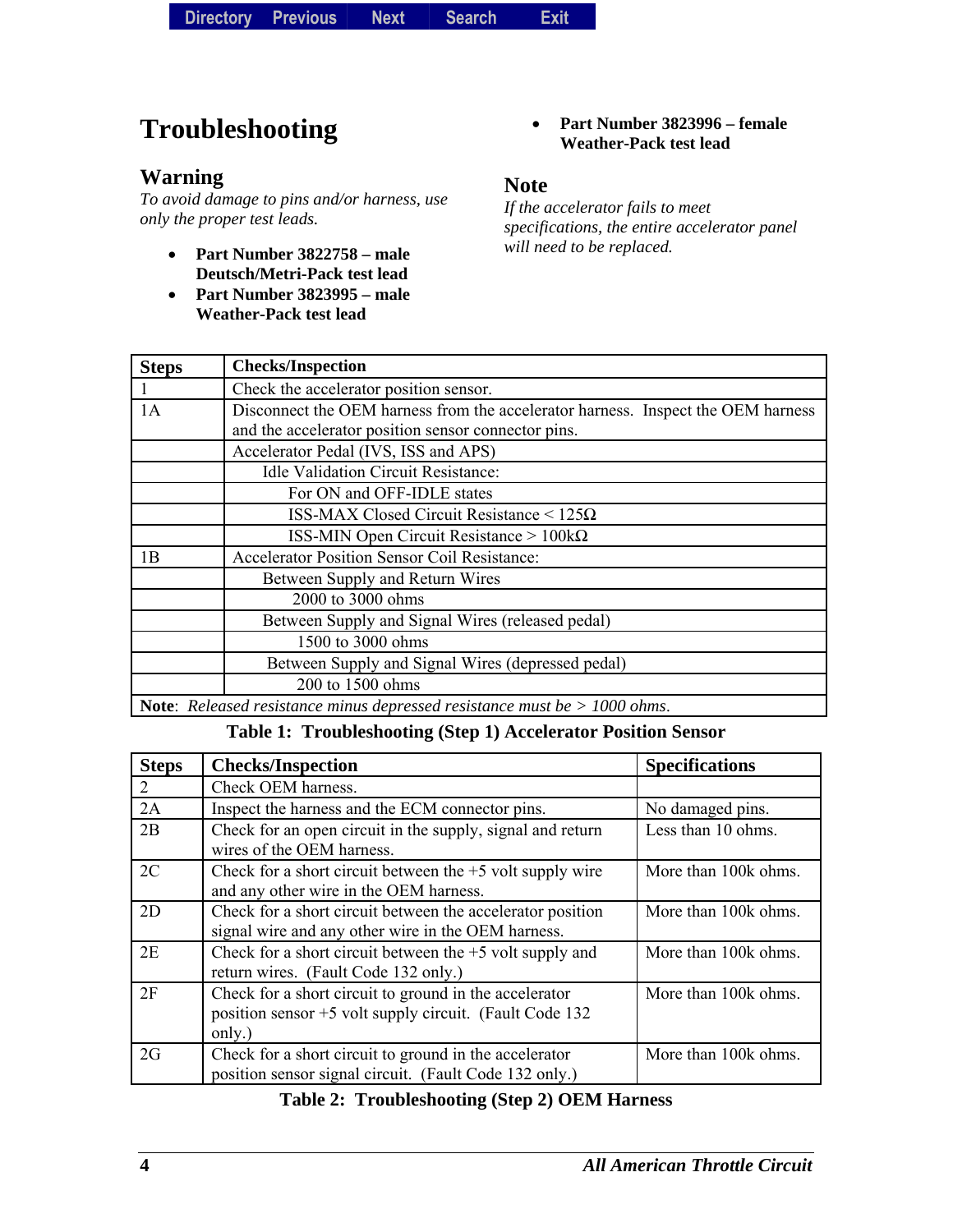|  | Directory Previous | <b>Next</b> | <b>Search</b> | Exit |
|--|--------------------|-------------|---------------|------|
|--|--------------------|-------------|---------------|------|

| <b>Steps</b> | <b>Checks/Inspection</b>        | <b>Specifications</b>           |
|--------------|---------------------------------|---------------------------------|
|              | Clear the fault code.           |                                 |
| 3A           | Disable the fault code.         | Fault Code 131 or 132 inactive. |
| 3B           | Clear the inactive fault codes. | All faults cleared.             |

#### **Table 3: Troubleshooting (Step 3) Clear the Fault Code**

#### **Condition:**

- Key switch in the **OFF** position.
- Disconnect the OEM harness from the accelerator position sensor.

### **Table 4: Condition**

| <b>Action</b>                                                                                                                                                                                                                                              | <b>Specification/Repair</b>                                                                                                                                                                                                                                                                                                                                                                                | <b>Next Step</b> |
|------------------------------------------------------------------------------------------------------------------------------------------------------------------------------------------------------------------------------------------------------------|------------------------------------------------------------------------------------------------------------------------------------------------------------------------------------------------------------------------------------------------------------------------------------------------------------------------------------------------------------------------------------------------------------|------------------|
| Inspect the OEM harness and the<br>accelerator position sensor connector<br>pins for the following:<br>Bent or broken pins<br>٠<br>Pushed back or expanded<br>٠<br>pins<br>Corroded pins<br>Moisture in or on the<br>connector<br>Missing or damaged seals | OK<br>No damaged pins.                                                                                                                                                                                                                                                                                                                                                                                     | 1B               |
|                                                                                                                                                                                                                                                            | Not OK<br>Repair the damaged pins.<br>Repair or replace the OEM harness or<br>sensor, whichever has the damaged pins.<br>Repair the OEM harness. Refer to<br>Procedures 019-203 or 019-206.<br>Replace the OEM harness. Refer<br>$\bullet$<br>to Procedure 019-071.<br>Replace the accelerator position<br>$\bullet$<br>sensor. Refer to equipment<br>manufacturer's troubleshooting and<br>repair manual. | 3A               |

#### **Table 5: Troubleshooting Step 1 Accelerator Position Sensor and Step 2 Harness and Pins**